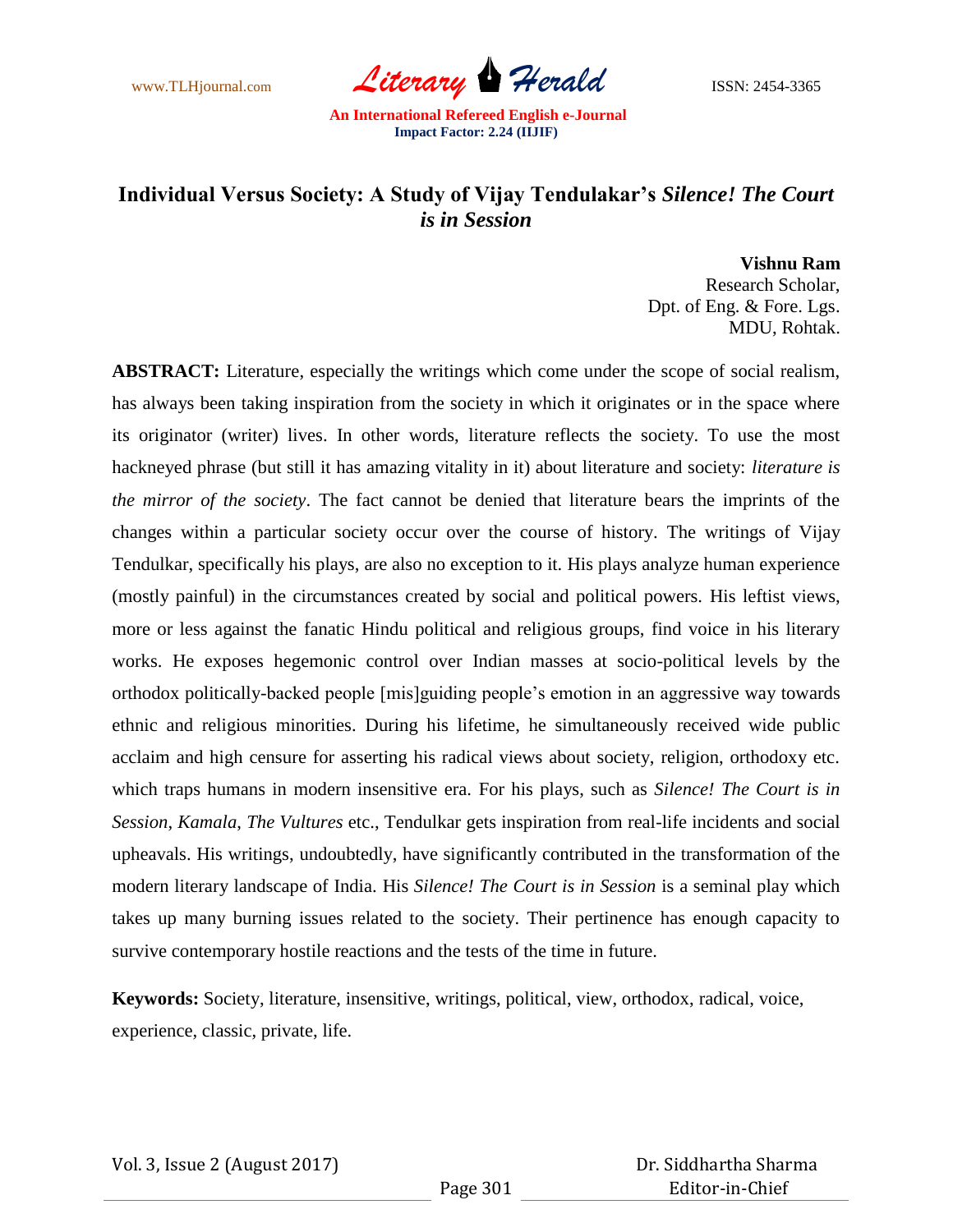www.TLHjournal.com *Literary Herald* ISSN: 2454-3365

Vijay Tendulkar (1928-2008) one of the leading luminaries of Indian drama, was a versatile writer. Although he is best known for his plays, he contributed in the areas of cinema and television (as a screenplay writer), literary criticism, political journalism and social commentary (primarily in Marathi). He has more than fifty plays to his credit. Many of his plays are counted among the classics of Marathi theatre, and have been translated into many Indian languages. For successfully raising social issues through his writing, he garnered numerous prestigious awards including the National Film Award for best screenplay for Shyam Benegal"s *Manthan* (1976), the Vishnudas Bhave memorial Award, the Katha Chudamani Award, and the Padma Bhushan, the third-highest civilian award of Indian. Regarding his literary oeuvre, Vinita Bhatnagar avers that his writing focuses on "the reworking of historical past of Maharashtra and the use of Maharashtrian theatrical forms" (148).

 Vijay Tendulkar"s play *Silence! The Court is in Session* [henceforth *Silence!*] was originally written in Marathi in 1967 under the title *Shantata! Court Chalu Aahe!* A German short-story by Friedrich Durrenmatt (1921-1990), "Die Panne," (1956) inspired Tendulkar to write this play. The short-story presents Durrenmatt"s idea that certain human experiences always enables others to connect to the shared universality of human experience. Tendulkar restructured the story to fit it into the Indian society. He relocates the narrative in the India of 1950s. Through the play, he documents the lives, mores and perspectives of men and women in this period. Primarily, the play draws upon situations that were typical of people in the recently independent Indian society, rapidly undergoing unprecedented changes. The society sought to incorporate modern ideas while trying to break free of suffocating older constricting patterns and norms.

 *Silence!* is a play in three acts dealing with the lives of ten characters, mostly from urban middle-class, coming from a similar background and with diverse experiences of life. They are members of "The Sonar Moti Tenement (Bombay) Progressive Association" (Tendulkar 59), a socially committed group that performs plays based on important issues affecting the society around them or the world in general. For a particular evening, the "miniscule cross-section of middle-class society" (Banerjee vii) of SMPTA group come to a village to enact a "Mock/Living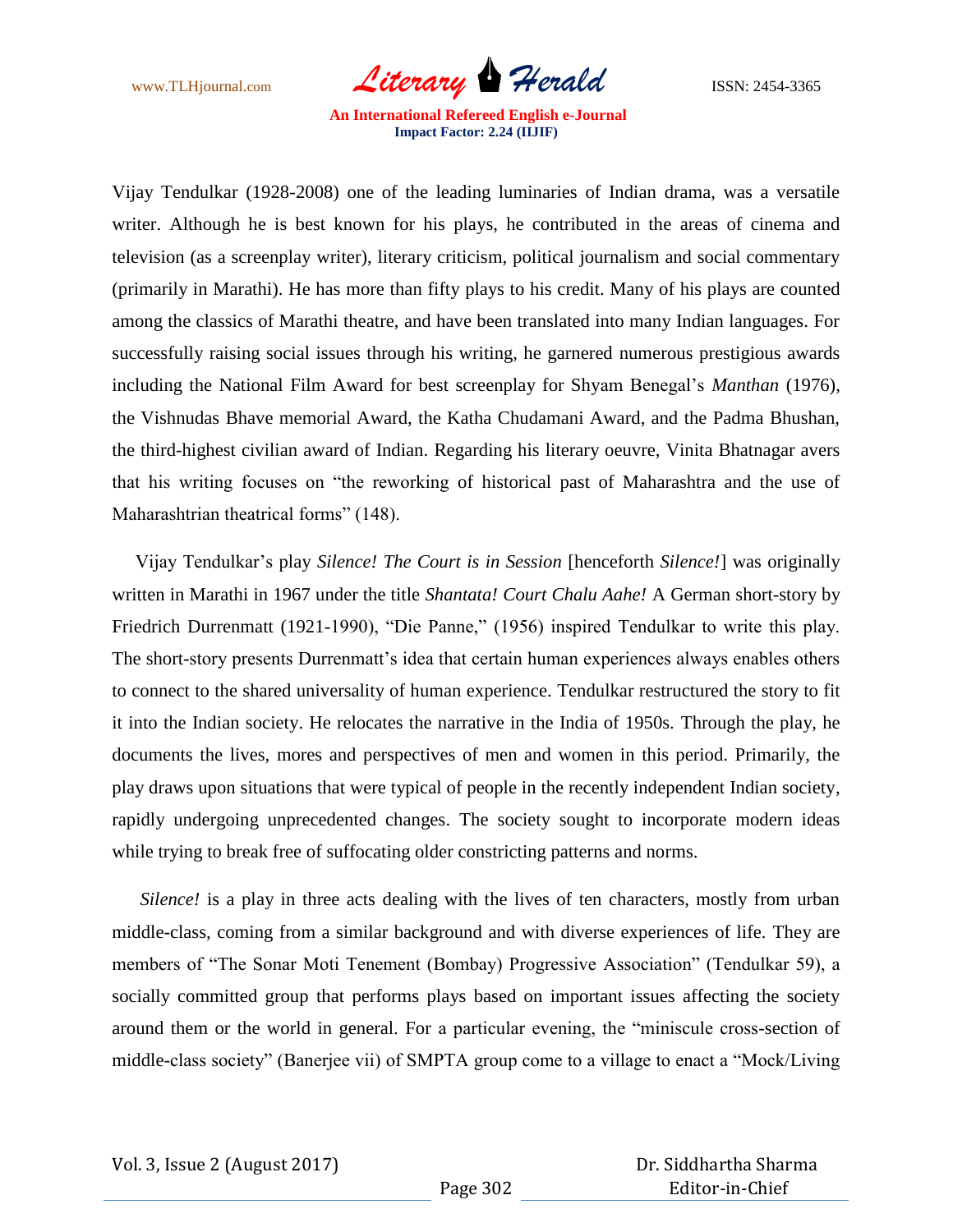www.TLHjournal.com *Literary Herald* ISSN: 2454-3365

Lawcourt" (Tendulkar 59), a mock trial protesting against President Johnson's production of atomic weapons.

 Therefore, in the name of a courtroom drama, the playwright strategically borrows from an institution available for the resolution of civilian problems in the modern world. The judiciary system is meant to enshrine the highest secular and objective principles. The rights of the individual depend on several courts, smaller and larger in scale, supposed to deliver justice without any prejudice or unfairness. In the-play-within-play or mock trial, the motley group of characters uses the possibility of a tacitly open discussion forum. The small social community involved in this fake trial cannot escape the trial as their work situation glues them together. N.S. Dharan rightly comments that the play is Tendulkar's attempt "to highlight the hypocrisy latent in this microscopic cross-section of the milieu of the metropolitan Bombay middle-class" (50).

 As there is time in performance, actors decide to utilize their time in rehearsing their play in order to teach acting to Raghu Samant, a local and extempore entrant in the play because of the absence of an actor. In a very suspenseful manner, the rehearsal turns out to be a nasty and real attack on Leela Benare's (the central character's) personal life, about her affair with already married Prof. Damle (the symbolically absent actor) and subsequent unwanted pregnancy.

 The character of Benare is pivotal to the narrative as far as the theme of individual versus society is concerned. Her character not only provides her insightful ironic perception that introduces other characters but also gives the narrative to develop smoothly. Whatever she tells about her colleagues turns out to be an objection appreciation of them as their action and dialogues reveal their true identity. All the phony characters she introduces in the first act, she faces all of them in the rest of the two acts. The ceremonious Mr. Kashikar, docile Mrs. Kashikar, Calibanesque Balu Rokde, vainglorious lawyer Sukhatme and inter-failed Ponkshe team up in a way that symbolizes their functioning as that of society against the individual, represented in the character of Benare.

 Leela Benare finds herself swallowed up by the imposition of norms and dictates of an authoritative, unsympathetic and unhelpful society, headed by hypocritical, nonchalant and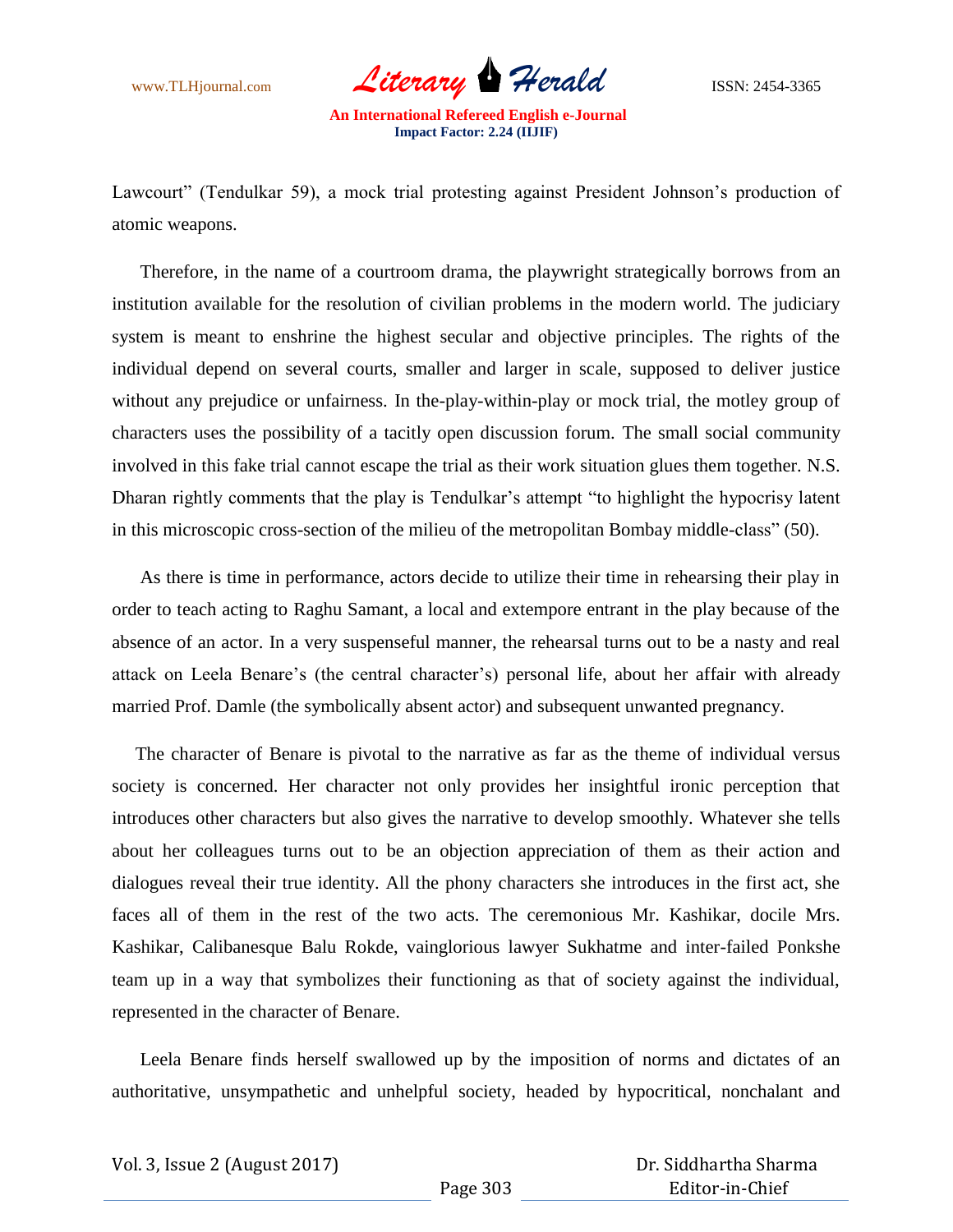www.TLHjournal.com *Literary Herald* ISSN: 2454-3365

morally frail people. The titular "silence" seeks to mum the sensible and reasonable human voices related to the likes of Benare. *Silence!* represents a spectacular social criticism and the tragedy, in which an individual is victimized by the insensitive social forces. Sexually abused, frequently abandoned, mercilessly targeted at workplace, stalked in personal life; when Benare finds herself as the prime accused in the court of life, she bursts out:

Life is like this. Life is so and so. Life is such and such. Life is a book that goes ripping into pieces. Life is a poisonous snake that bites itself. Life is a betrayal. Life is a fraud. Life is a drug. Life is drudgery. Life is something that's nothing—or a nothing that's something. [*Suddenly striking a courtroom attitude*.] Milord, life is a very dreadful thing. Life must be hangegd. *Na jeevan jeevanamarhati*. "Life is not worthy of life". Hold on enquiry against life. Sack it from its job! But why? Why?... (Tendulkar 116)

 In our society, there are behavioral codes for everyone, especially strict and more regulated codes for women. These codes remain latent until something anomalous happens in the society. Most of these anomalies are related to Freudian discarded desires handed over to the unconscious. These repressed desires, in most cases, are related to sexual dissatisfaction or nonfulfillment. Primarily, the dictates pushing sexual desire to back foot are directed towards females, no matter to what category they belong to—young girls, married and unmarried women, widows, old women.

 Several characters justify their insensitivity and offensiveness in the name of game or activities just for-the-sake-of-fun. No perfect example of Freudian slips can be found in the Indian literature elsewhere. The characters reveal their true self thinking that they are just showing the possibility of finding wrong in them or the fictionalized version of their evil. All the while, they unknowingly dissect their own identity in front of the audience. They pretend to be light-hearted; while, in reality, they scathingly remark about the personal choices Benare made over the course of her life.

 The stereotyped prevalent in the contemporary society highlighted in the play are as pertinent in the twenty-first century as they were in twentieth century. *Pink* (2016), a popular film starring